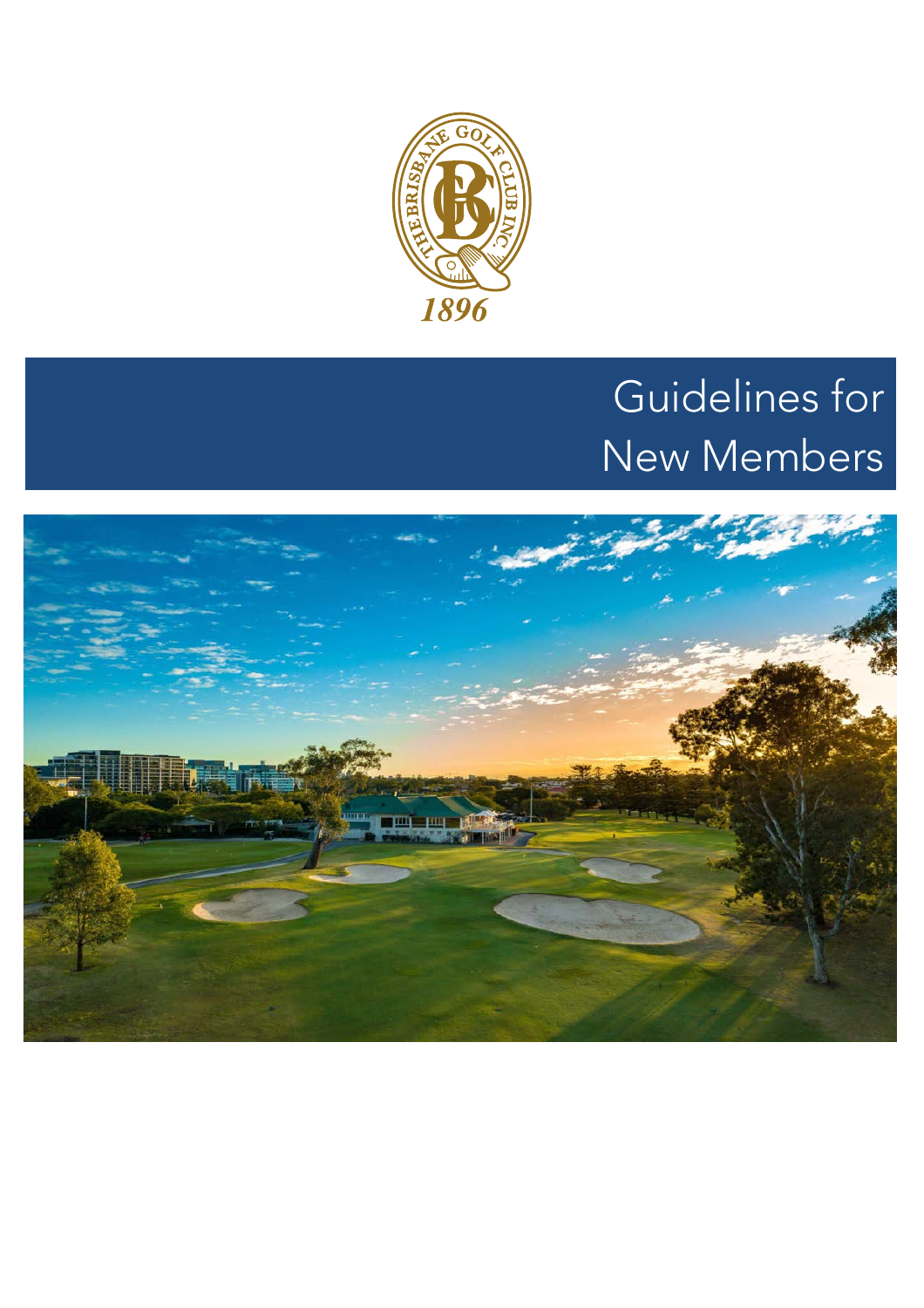# Welcome

Established in 1896, The Brisbane Golf Club is a premier golfing destination thanks to the vision of our founding members.

With great foresight, these pioneers of Australian golf built an exceptional golf course together with traditions and culture that has created the unique combination of challenging golf with unparalleled fellowship among members. Every day we enjoy the benefits of their enthusiasm and energy. In 2021, the Club celebrated its 125 year anniversary which we are extremely proud of.

Our heritage-listed Clubhouse stands proud and our members, most importantly, adore our 18-hole championship golf course, which is ranked in the Top 100 golf courses in Australia according to Golf Australia Magazine and Golf Digest Australia Magazine.

The Brisbane Golf Club is also the only golf course in Australia to have Champion greens, a putting surface installed on over 700 golf courses in the United States.

Hosting the Queensland Open on a record 21 occasions, with the last being in 2018, compliments our list of recent achievements.

These guidelines have been prepared to ensure you enjoy your experience at The Brisbane Golf Club and details everything you need to know about playing our golf course.

If you have any questions prior or during your visit please don't hesitate to contact myself or any of our friendly staff.

Yours sincerely

Geoff Kuehner Chief Executive Officer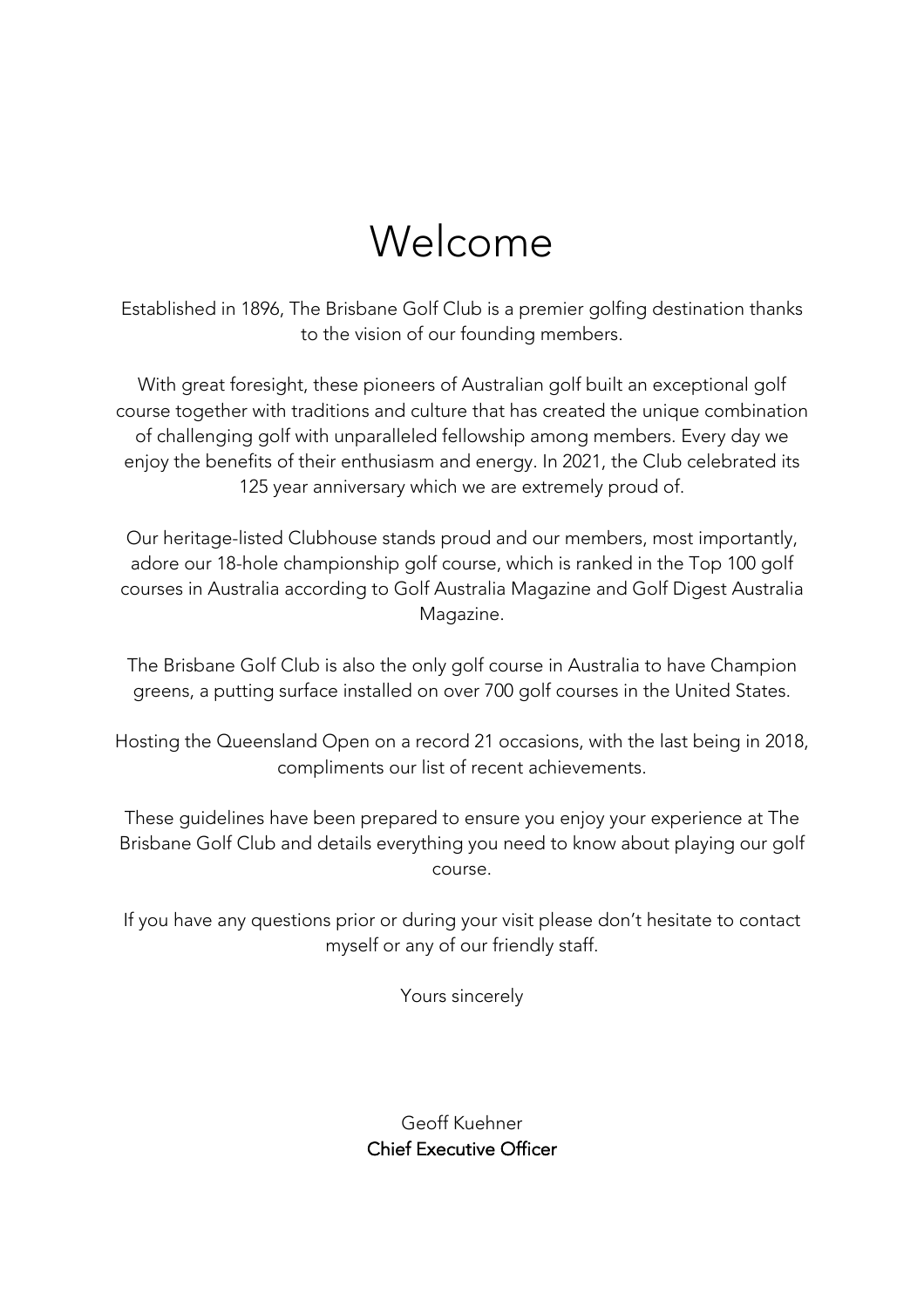#### Member Diary

New Members will receive a copy of the Member diary upon joining. This diary contains a list of fixtures and important information about your membership. It is also available at www.brisbanegolfclub.com.au in the brochure library.

#### Upon Arrival

All visitors are to report to the golf shop at least 30 minutes prior to their tee time.

#### **Scorecards**

Scorecards are available to collect from the golf shop. We also encourage Members to download and use the MiScore App on their smart phone which is available from the App Store and Play Store.

#### Local Rules

The local rules board is located outside the golf shop.

# Driving Range

Members can purchase range balls from the golf shop to warm up on the driving range.

The driving range is open seven days a week from 8.30am to Sunset on Mondays, 6am to Sunset on Tuesday to Saturday, 6am to 1 hour before Sunset on Sundays and from 6am to Sunset on Public Holidays.

### Dress Code

The Club's dress code is required to be met whenever you visit The Brisbane Golf Club. It encompasses the entire precinct including the car park, Clubhouse and surrounds, the course and the practice facilities. It is expected that the standard of dress for visitors at all times reflects the dignity of the Club.

### Acceptable Attire

#### On the Course and when utilising the Practice Facilities

Clean, neat and tidy golfing attire (of a style similar to the apparel stocked in our Golf Shop) is to be worn. Men must wear a collared shirt, tucked in, with a belt and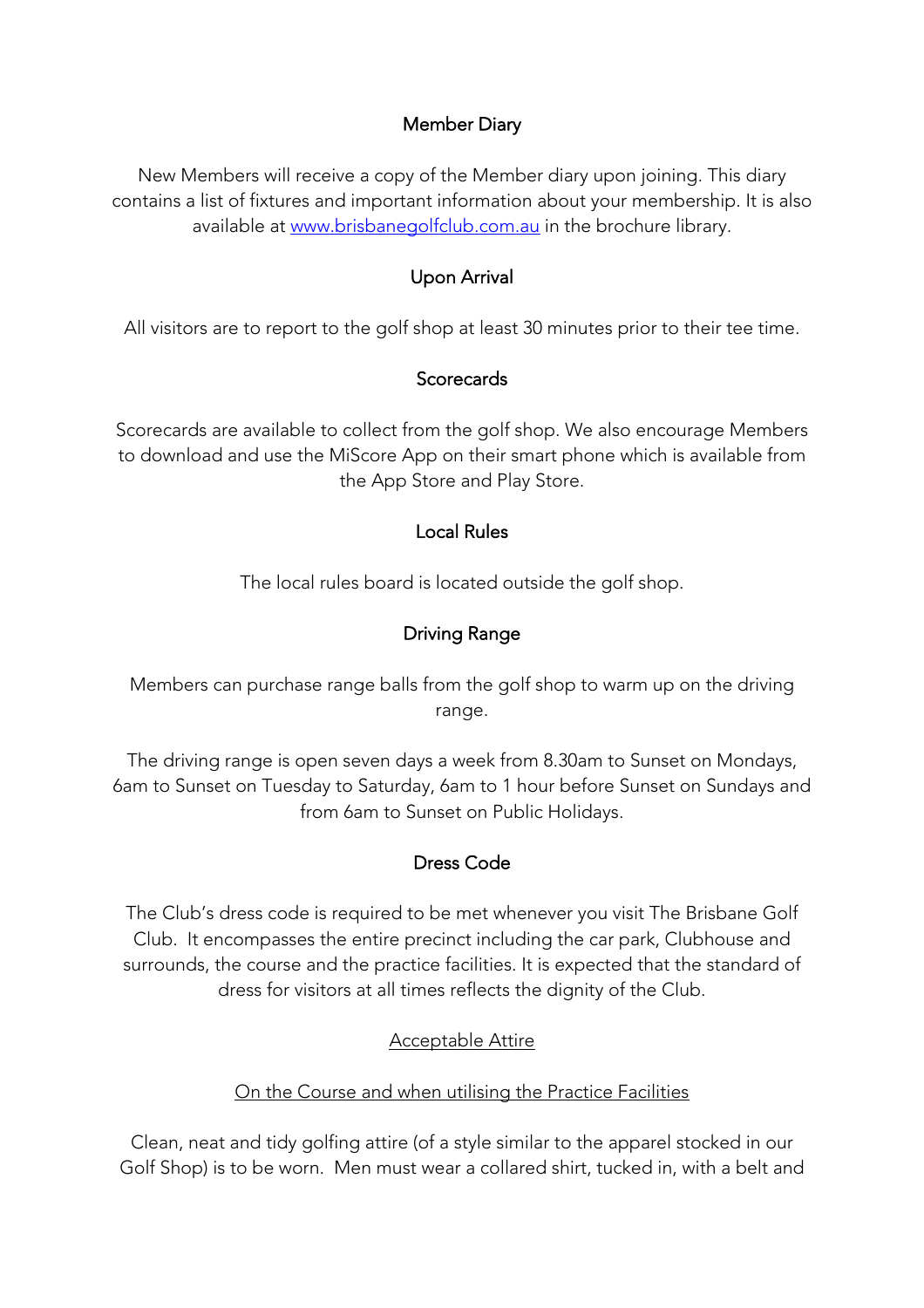visible socks if wearing shorts. Golf shoes are to be worn, and must be clean and have soft spikes.

# In the Clubhouse and Surrounds

Clean, neat and tidy golfing attire or clean, neat and tidy casual attire is to be worn. Footwear must be enclosed, however ladies may wear fashion sandals. Golf hats, caps and visors must be removed upon entry to the Clubhouse. Shirts may be worn 'tucked out' if they are designed for that purpose.

# For Functions and Dining

Unless otherwise stipulated on the invitation, smart casual attire is appropriate. Denim is acceptable provided it is not torn, ripped/holey or of a dirty worn-out appearance.

### Unacceptable Attire

# Not permitted on the Course and Practice Facilities, in the Clubhouse and Surrounds

- Blue denim (unless attending Functions and Dining)
- Cargo pants (long or short), trousers or shorts with a drawstring or elastic waist, board-shorts, baggy or below-knee length shorts
- Tracksuits, joggers, gym or active wear (unless attending the Movement Space)
- Leggings/jeggings (unless worn under a skirt/skort when playing golf, or with a top that extends to the thigh)
	- Singlets, tank-tops, and tee-shirts
- Garments displaying advertising or slogans (discrete brand-name and club logos excepted)
	- Rubber thongs, slides, clogs, flip-flops, sandals, jogging/running shoes

### **Notes**

- Apart from shoes, jackets, pullovers and wet-weather attire, changing of all other items of clothing must be confined to the Locker Rooms.
	- Children under 12 are required to be dressed neatly and have covered footwear (sandals permitted however no rubber thongs).
- Any Member should feel empowered to courteously challenge anyone they feel is not complying with the dress code, and be treated with respect in doing so.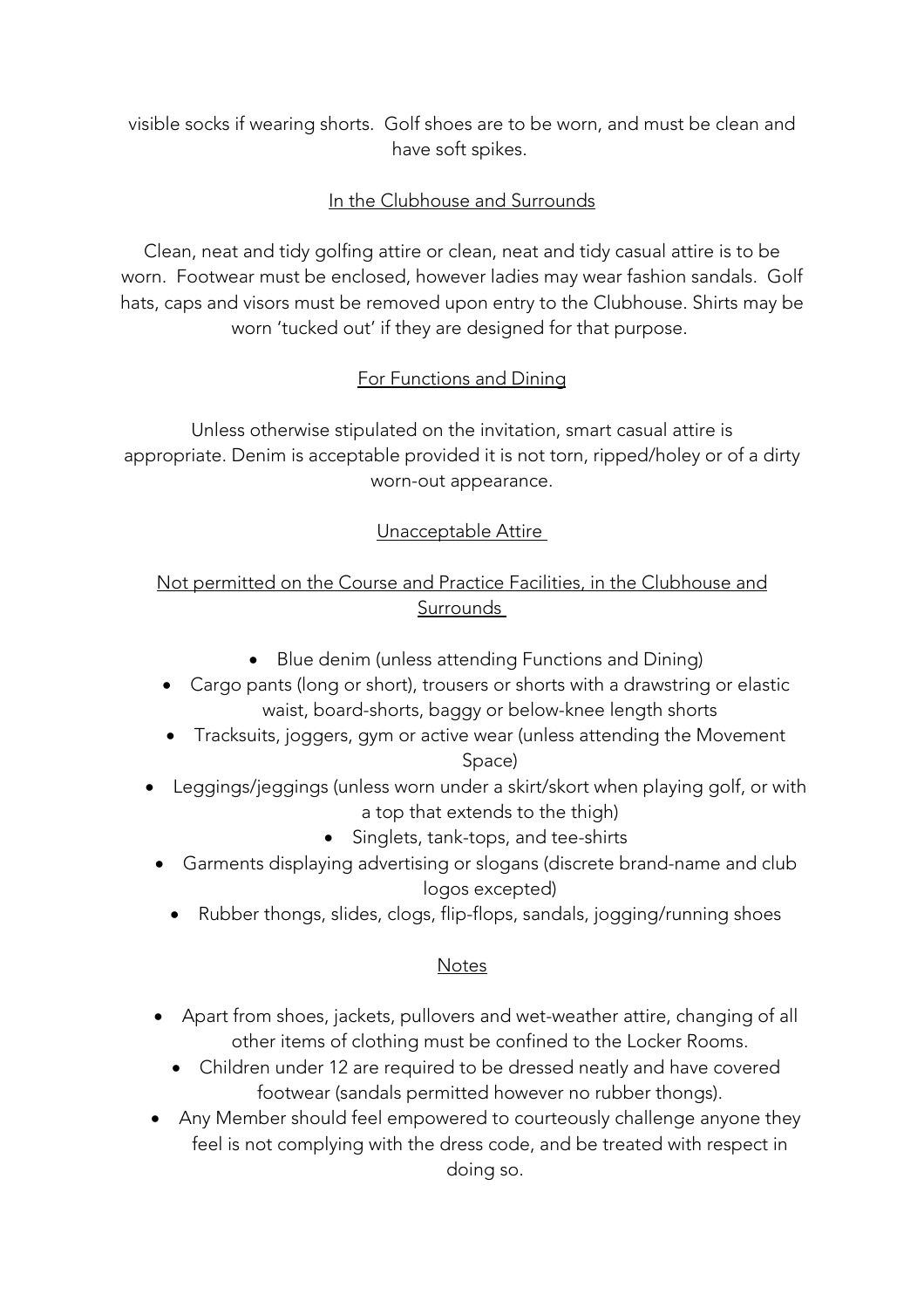• Staff are authorised by the Committee to prohibit access to the golf course, locker rooms, Golf Shop, practice facilities and Clubhouse if a member and/or guest fails to meet the requirements of the dress code.

### Motorised Carts

Motorised carts are available for hire. They must not be driven closer than 15 metres to greens. Additionally, driving near bunkers and tees is to be avoided. Drivers who do not follow these instructions will not be permitted to continue to use a motorised cart. Drivers will be required to accept our terms and conditions prior to use.

#### Motorised Cart Membership

Motorised cart membership provides Members with a motorised cart every time you play golf for just \$1,300 per annum for single membership or \$1,925 per annum for a dual membership. A dual membership allows the motorised cart to only be used once per day. Motorised cart membership also includes range members and club storage.

### Buggy Sheds

Buggy Sheds are available to rent for your own motorised cart at the annual rate of \$950.

### Electric Buggy Membership

Electric buggy membership provides Members with an electric buggy every time you play golf from just \$625 per annum. This also allows you to purchase a range membership and receive a 25% discount.

#### Range Membership

Range membership provides you with unlimited range balls for use on the driving range for 1 month \$95, 3 months \$205, 6 months \$365 and 12 months \$650.

#### Lockers

Lockers can be rented in the Ladies' locker room for \$45 and the Men's locker room for \$55. Members and their guests are permitted full use of the locker rooms.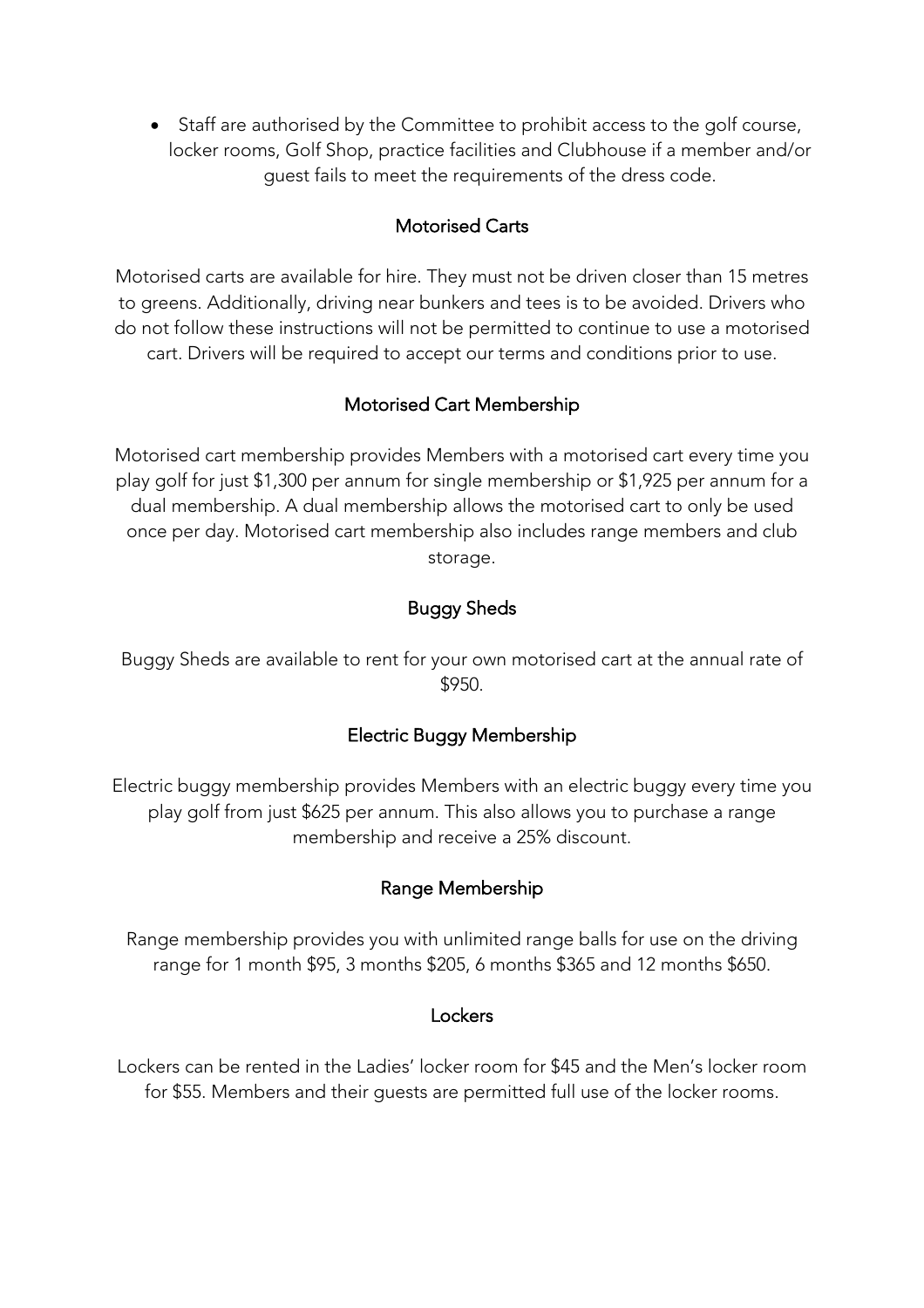# Buggy and Golf Bag Storage

Limited opportunities exist to store your golf clubs and pull or battery-powered push cart at the golf shop or in a buggy shed. Prices for golf club storage are available upon request.

# Tees of the Day

White tees and red tees are used for most competitions unless otherwise indicated on the scorecard. Honour board events, major events and all Saturday competitions are played from the blue tees. Yellow tees are available to Members in competitions over the age of 75 years who have received approval from the Match Sub-Committee.

### Course Care

We ask all golfers to be aware of the important role they play in maintaining the high standards our golf course is presented to.

- Leave bunker rakes on the outside of bunkers.
- Carry a sand bucket or dispenser, if using a motorised cart, and fill in divots on fairways and tees.
	- Repair all pitch marks on the greens.
- Do not climb the face of a bunker, but enter and leave via a low point of the bunker.
- Thoroughly smooth out footprints and all other marks. after playing from a bunker.
- When removing or putting down the flagstick, ensure no damage is done to the green.
	- Do not throw the flagstick onto the putting surface.
	- Do not stand too close to the hole when attending the flagstick.
- Do not wheel or walk through protected areas indicated by ropes or signage.
	- Place all rubbish in bins.

*Please refer to the local rules board for the latest COVID-19 safe plan policies and procedures that all visitors must adhere to.* 

### Course Safety

• Ensure no one is standing close or in a position to be hit when making a stroke.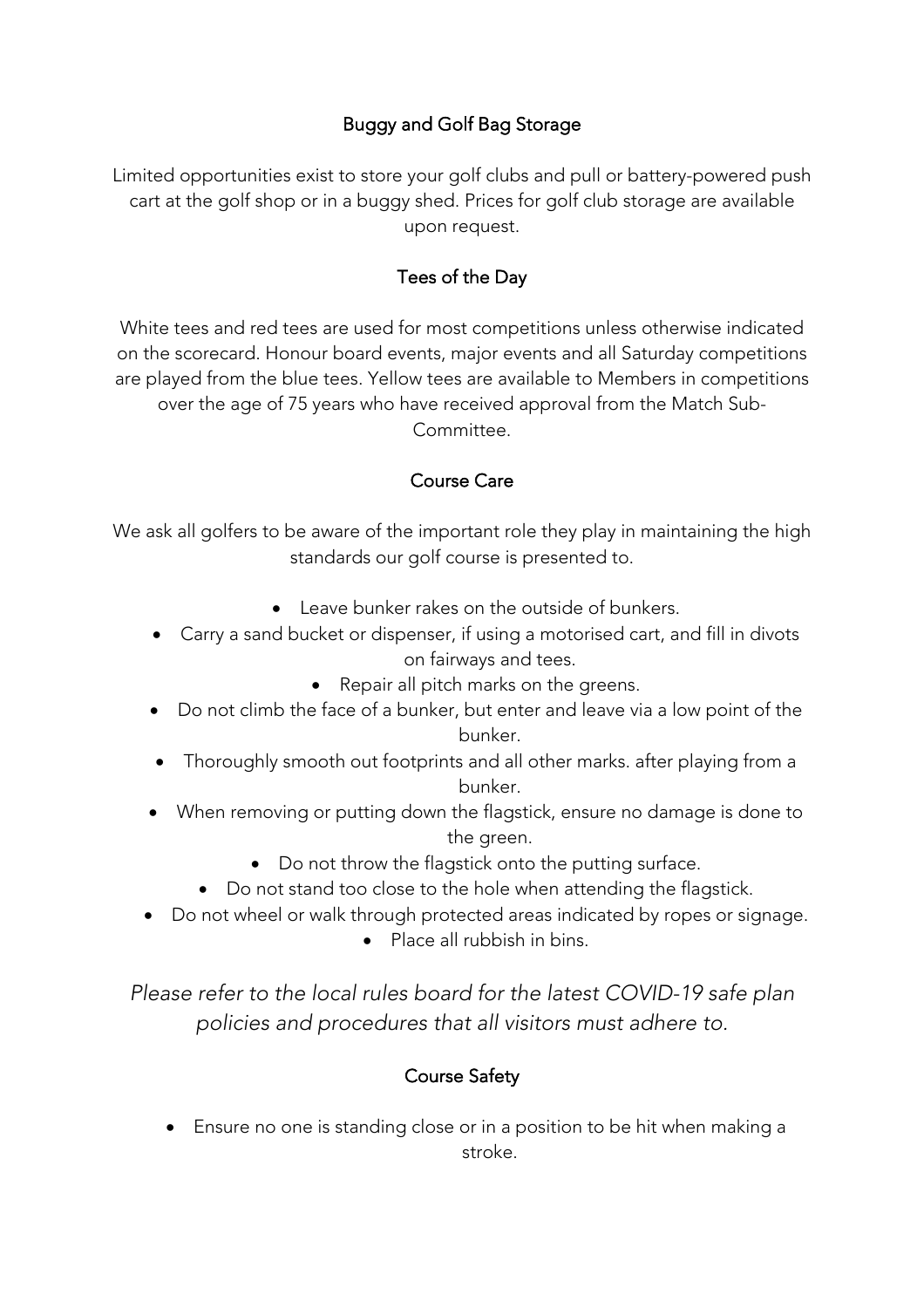- If a ball is played in a direction where there is danger or hitting someone, shout the traditional warning of FORE.
- Unless otherwise instructed, players should not continue play when course staff are undertaking course works in the same area.
	- Course staff have the right of way.
	- Players should not play until the players in front are out of range.

### Suspension of Play

- The Committee or an authorized person may order a temporary suspension of play.
- If the players in a match or group are between the play of two holes or if they are in the process of playing a hole, they must discontinue play immediately and must not resume play until a resumption of play has been ordered.
- If a player resumes play or fails to discontinue play immediately, they will be disqualified.
- The signal for discontinuing play immediately is one prolonged note of the siren.
- The signal for the resumption of play is two short notes of the siren repeated.

# Etiquette & Slow Play

- The low marker in the group is responsible for the observance of etiquette and pace of play.
- The objective of maintaining your place in the field will be achieved if you keep up with the group in front.
- If a player can no l onger effectively participate in a hole they should pick up their ball.
- Members should be quiet when another player is about to or is playing their shot.
- Members should be careful not to walk on the line of another player's putting line.
- The closest Member to the hole when on the green should attend the pin for the other players.

*Further information on Etiquette & Slow Play can be obtained at www.brisbanegolfclub.com.au.* 

### General Behaviour

All players should conduct themselves in a manner demonstrating courtesy and sportsmanship at all times. Unacceptable behavior includes: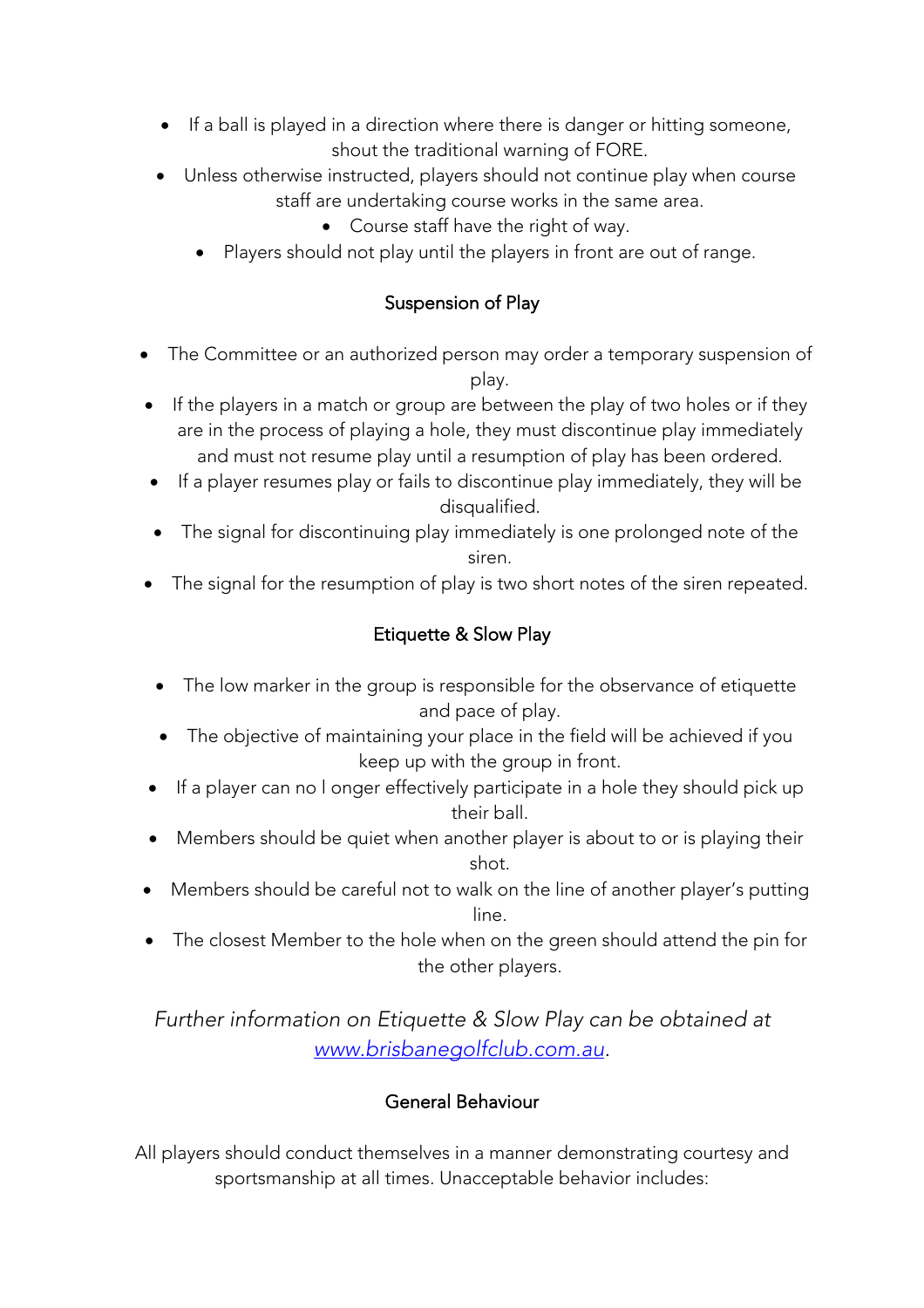- Throwing clubs
- Shouting, swearing or making unnecessary noise
	- Damaging or littering the course
- Deliberately abusing, distracting or provoking fellow players.
	- Deliberately breaking the Rules of Golf.

#### Distance Markers

Distance markers are located on the sprinkler heads and are measured to the centre of the green.

### Mobile Phones

To eliminate disturbance to others, whether on the course or in the Clubhouse, mobile phones are to be set to silent and voice mail or message bank facilities. Outgoing call should, for the same reasons, be made out of earshot of others and should be restricted to calls of an essential nature.

#### Toilets

Toilets are located at the Clubhouse, in the Locker Room and at the pavilions located at the tees on Hole 4 and Hole 16.

### Drink Fountains

Drink fountains are located at the tees on Hole 3, Hole 4, Hole 14 and Hole 16.

### Club Card/Key Fob

Each Member is issued with a Club Card or a Key Fob which can be used to make purchases at the Club from your House Account. This system promotes a cashless environment for the ease of Members. There is no compulsory contribution required to be made to your House Account. Members can deposit funds through BPay or any point of sale terminal. Members can request their BPay biller code number by contacting reception during office hours on (07) 3848 1008. This information is also displayed on your annual subscription notice.

All trophy credits won in competitions are applied to your House Account. A receipt will be issued when making a purchase from your House Account and Statements are also available upon request. The balance of your House Accounts can also be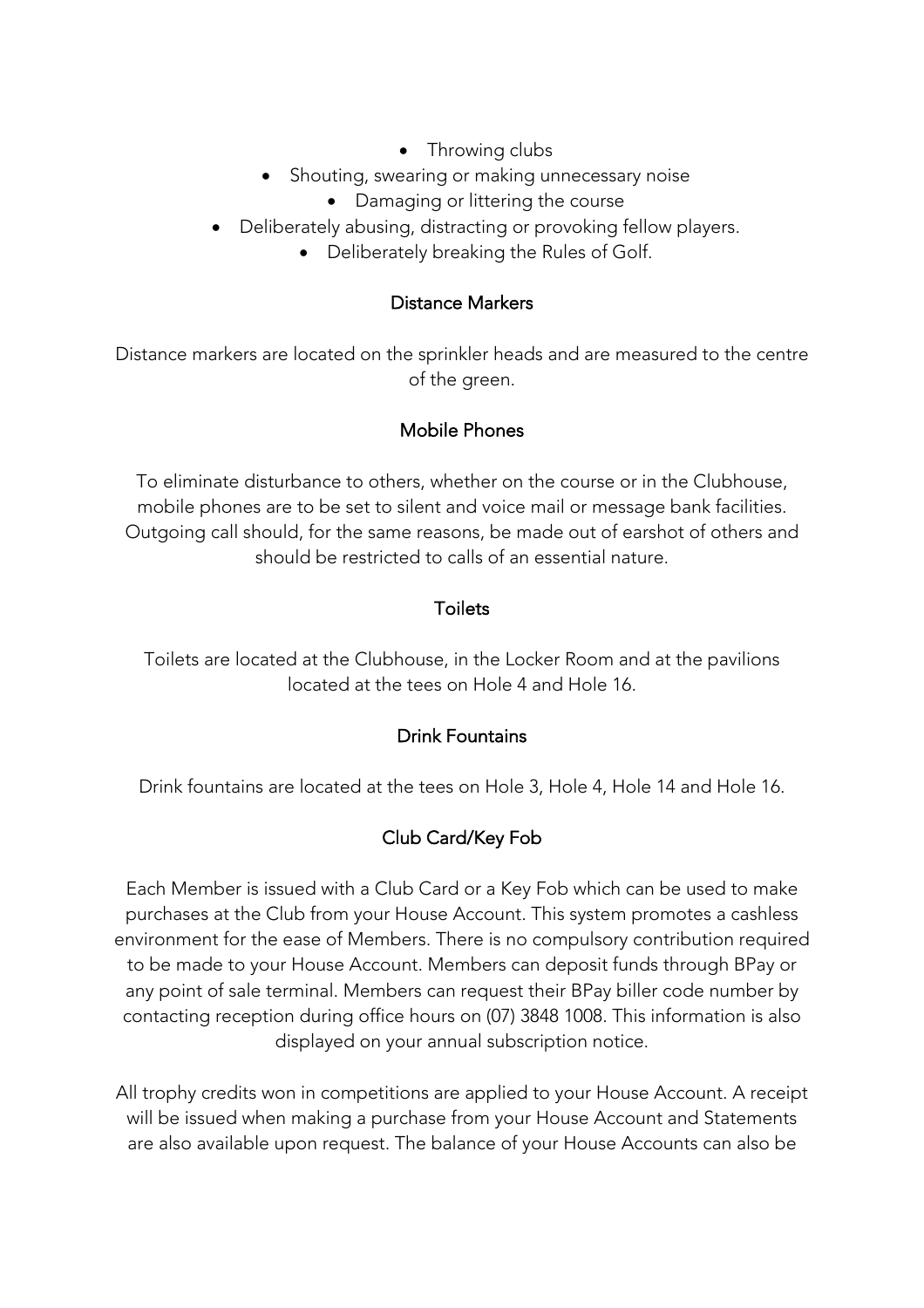found at www.brisbanegolfclub.com.au in the Member's section. Your Club Card/Key Fob must be produced at all times when making a purchase.

### Cashless Competition Fees

A competition fee will automatically be deducted from your Club Card when you play in a competition.

# Trophy Contribution

Members can nominate to donate a trophy to the value of a minimum of \$100 for a Wednesday or Saturday men's competition or \$200 for an Honour Board event. Lady Members can nominate to donate a trophy to the value of \$35 for a Tuesday or Thursday ladies' competition or \$50 for an Honour Board event.

# Golf Tuition

Our experienced teaching professional and comprehensive practice facilities create the ideal environment for you to improve your game. Whether you're an elite junior, a beginner or an established golfer looking to reduce your handicap we can design and deliver golf tuition that will help you achieve your goals. Information on our teaching professionals and our golf tuition packages are available at www.brisbanegolfclub.com.au

# Directory of Reciprocal Clubs

A directory of reciprocal clubs is available at www.brisbanegolfclub.com.au

### Hole-in-One Club

Membership in the Hole-in-One Club costs participating Members just \$1 each time a hole-in-one is recorded. Participating Members making a hole-in-one then receive \$1 from every Member of the Hole-in-One Club. To join, simply email your name and membership number to geoff@brisbanegolfclub.com.au

#### Guests

• Members may not introduce guests on Tuesdays, Wednesdays and Saturdays unless designated as a guest or invitation day or permission is granted by the President, Captain, CEO or Director of Golf. If guests wish to enter a competition they must possess a current Golf Australian handicap.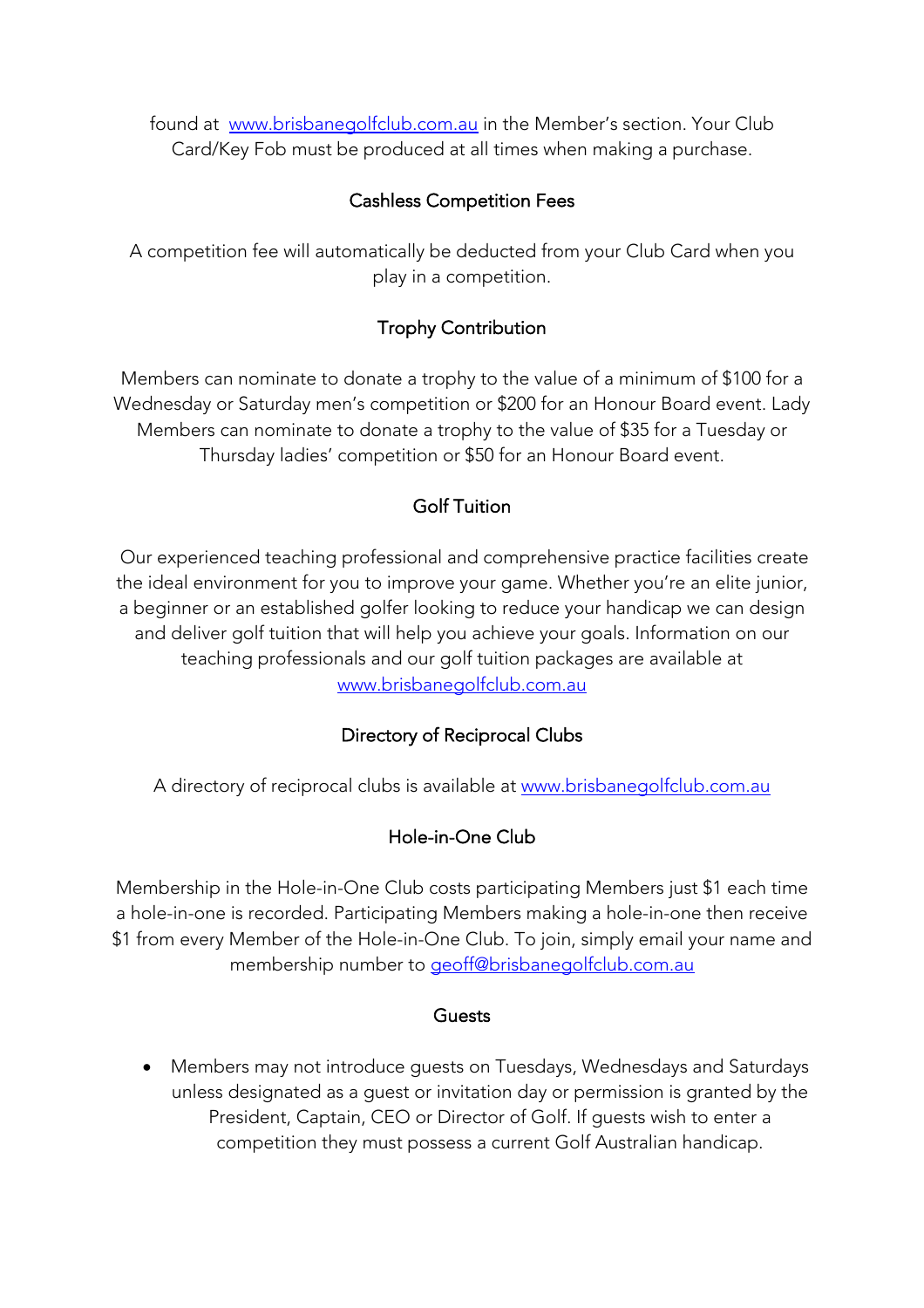- Members introducing a guest must accompany them at all times unless otherwise arranged with the President, Captain, CEO or Director of Golf. Members are responsible for their guests and therefore must full acquaint them as to the requirement regarding dress and behavior.
- On a guest day, guests only need to pay the competition fee. On an invitation day guests pay \$40 plus the competition fee. On other days including the Captain's Challenge the guest pays \$80 and the competition fee if playing in a competition.
	- A guest is therefore eligible to win a competition.
- Guests are not permitted to play in Honour Board or major events except for the Captain's Challenge.
- The same guest can only be introduced up to seven times a year and no more than three times a year between the months of March and November

inclusive.

• The Captain's Challenge is included as a guest round.

### Trading Hours

The Golf Shop is open seven days a week from 8.30am to 6pm on Mondays, 6.30am to 6pm on Tuesday to Sunday and from 6am to Sunset on Public Holidays.

From 1 September to 31 October and 1 March to 30 April each year the closing time will be extended to 6.30pm. From 1 November to 28 February each year the closing time will be extended to 7pm.

The Clubhouse is open from 9am to 6.30pm seven days a week. The Office is open from 9am to 5pm on Monday to Friday.

The Garden Room (Halfway House) is currently open seven days a week.

The front gates open when sunrise permits at 5.30am and close at 8.30pm.

### Course Tour

A flyover of each hole and important information including tips from our professional is available at www.brisbanegolfclub.com.au

### **Complaints**

All complaints should be made in writing to the CEO.

### **Website**